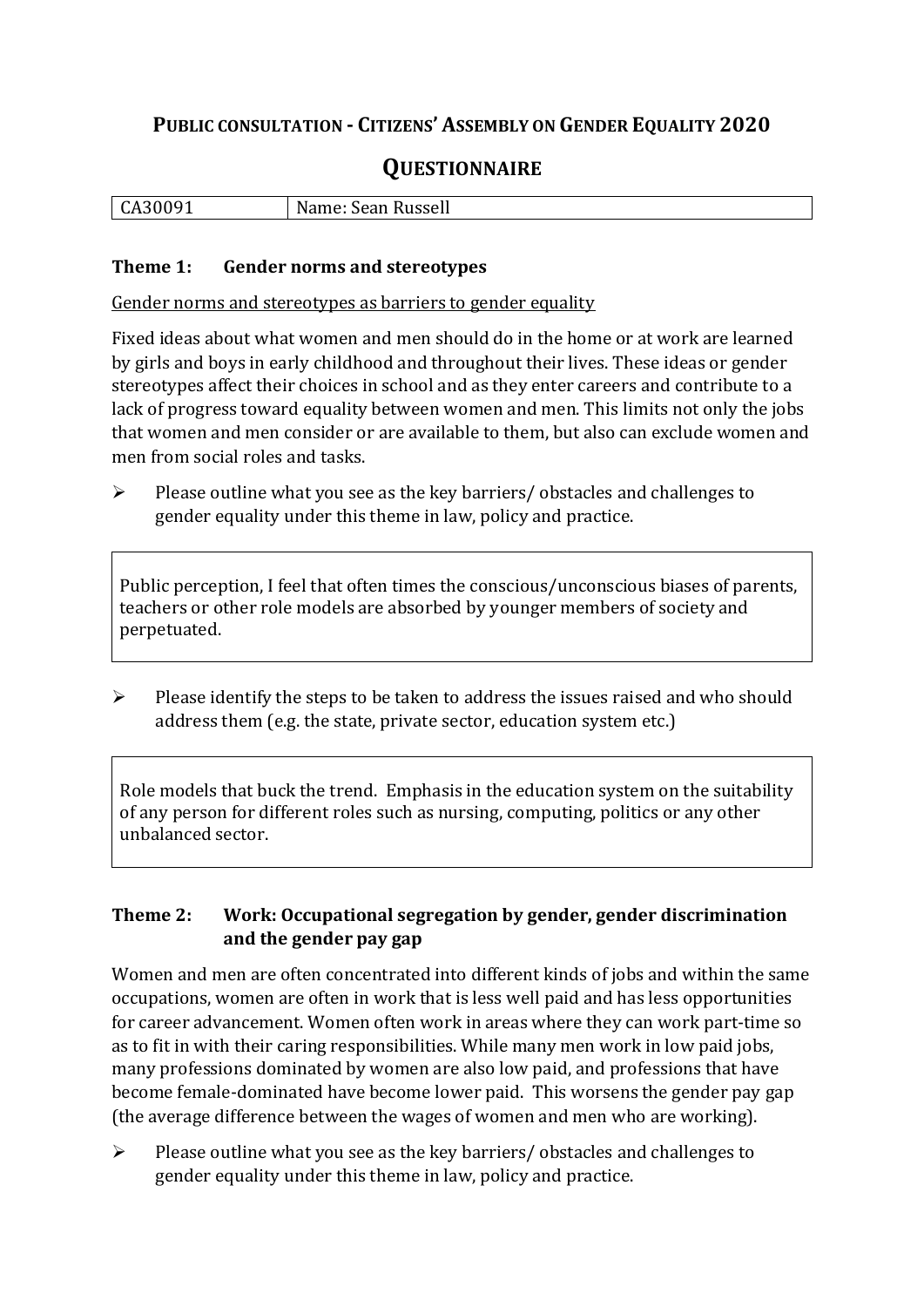$\triangleright$  Please identify the steps to be taken to address the issues raised and who should address them (e.g. the state, private sector, education system etc.)

## **Theme 3. Care, paid and unpaid, as a social and family responsibility**

Care -- the social responsibility of care and women and men's co responsibility for care, especially within the family

Women remain disproportionately responsible for unpaid care and often work in poorly paid care work. For working parents or [lone parents,](https://aran.library.nuigalway.ie/bitstream/handle/10379/6044/Millar_and_Crosse_Activation_Report.pdf?sequence=1&isAllowed=y) balancing paid work with parenting and or caring for older and dependent adults presents significant challenges. Women are [most disadvantaged by these challenges,](https://eige.europa.eu/gender-equality-index/game/IE/W) yet men also suffer from lack of opportunities to share parenting and caring roles. Despite recent legislation and policy initiatives to support early years parental care, [inequalities in the distribution of unpaid](https://www.ihrec.ie/app/uploads/2019/07/Caring-and-Unpaid-Work-in-Ireland_Final.pdf)  [care](https://www.ihrec.ie/app/uploads/2019/07/Caring-and-Unpaid-Work-in-Ireland_Final.pdf) continue between women and men. The cost of childcare has been identified as a particular barrier to work for women alongside responsibilities of caring for older relatives and dependent adults.

- $\triangleright$  Please outline what you see as the key barriers/ obstacles and challenges to gender equality under this them in law, policy and practice.
- ➢ Please identify the steps to be taken to address the issues raised and who should address theme (e.g. the state, private sector, education system etc.)

Making (preschool) childcare costs tax deductible would make it much more affordable for enabling parents to return to the workforce.

## **Theme 4: Women's access to, and representation in, public life and decision making**

Ensure women's participation and representation in decision-making and leadership in the workplace, political and public life

Women are systematically underrepresented in leadership in [economic](https://eige.europa.eu/gender-equality-index/2019/compare-countries/power/2/bar) and [political](https://eige.europa.eu/gender-equality-index/2019/compare-countries/power/1/bar)  [decision-](https://eige.europa.eu/gender-equality-index/2019/compare-countries/power/1/bar)making. Despite the introduction of a candidate gender quota (through the system of party funding) for national political office, and [initiatives](https://betterbalance.ie/) to support women's